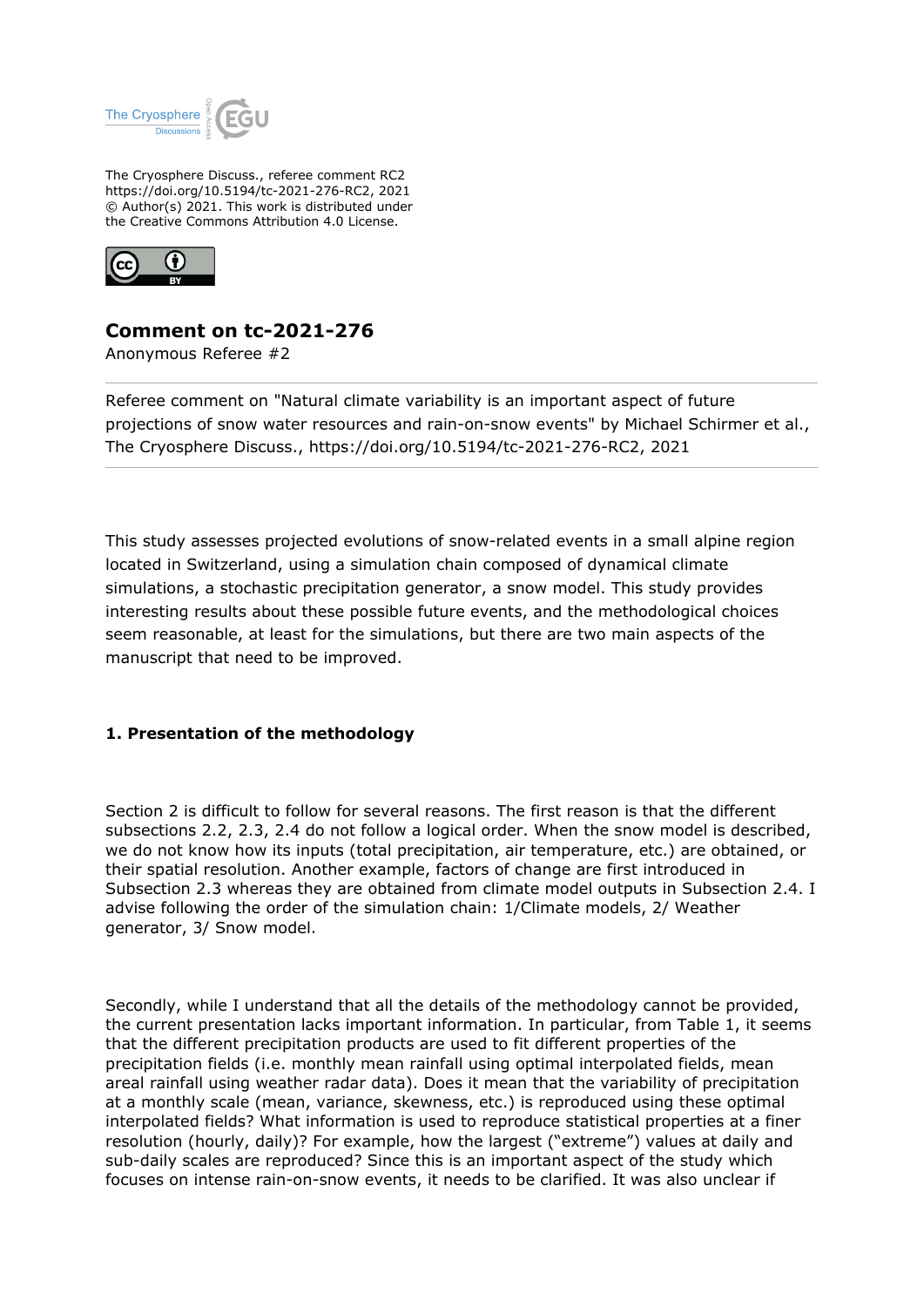there is any information of snow data at a daily scale. To my knowledge, weather radar data do not provide this kind of information. At a monthly scale, it is indicated at l. 110-111 that "optimal interpolation (OI) of snow depth sensor data and a gridded precipitation product, RhiresD) are used, but in Table 1, the line "Optimal interpolated fields" indicates that it is used to fit "Monthly mean rainfall", not snow, so that it is unclear if these OI fields provide total precipitation values or only rainfall. I am not sure where the product RhiresD appears in Table 1. What should be clarified is the list of the statistical properties (statistic, spatial and temporal resolution) of snow and rain that are fitted (and simulated) by the weather generator, and what source of information is used for each of these statistics.

At l. 131, it is indicated that factors of change are calculated, but no details are provided. For example, the factors of change are usually computed with respect to a reference period, but I could not find this information.

## **2. Uncertainty assessment**

The uncertainty assessment really puzzled me. There is a large number of publications on uncertainty partitioning for climate model simulations (Déqué et al., 2007; Hawkins and Sutton, 2009; Northrop and Chandler, 2014; and many others). These papers all apply an Analysis of Variance (ANOVA) method which provides a clear and rigorous framework in order to obtain a total variance and its components. The different contributions logically sum to one. I do not really understand the approach proposed in Fatichi et al. (2016) which is based on the evaluation of percentile ranges. At l. 154, it is indicated that the 5-95<sup>th</sup> percentiles obtained from the ten climate models actually refer to the minimum and the maximum, which seems to be a major flaw of the method. Low and high percentiles cannot be obtained from a very limited number of climate simulations (even if you emulate these simulations) and the evaluation of the dispersion (variance) is the best that you can obtain. Secondly, I cannot understand how we can interpret the different contributions if they do not sum to one (l. 167). Fractional uncertainty, as a percentage (e.g. Fig. 3 in Hawkins and Sutton, 2009) provides a direct assessment of the most important contributors to the uncertainty. At l. 164-165, it is indicated that "weights [are used] to avoid overweighting days with only low climate change signal uncertainty". I do not see the problem of having a low climate change signal uncertainty, and why it becomes a problem using your approach. For all these reasons, I strongly recommend using a standard ANOVA approach for the uncertainty assessment.

### **3. Minor comments:**

- All figure captions: Usually "(a)", "(b)", etc. are placed before the description of the respective subpanels.
- Figure 2: The labels of the y-axis are ILWR and ISWR for panels (c) and (d) whereas in the caption, it is inverted.
- 260: "by definition, only determined by natural variability": I am not sure what you mean by "definition". There is also an important part of model uncertainty for the